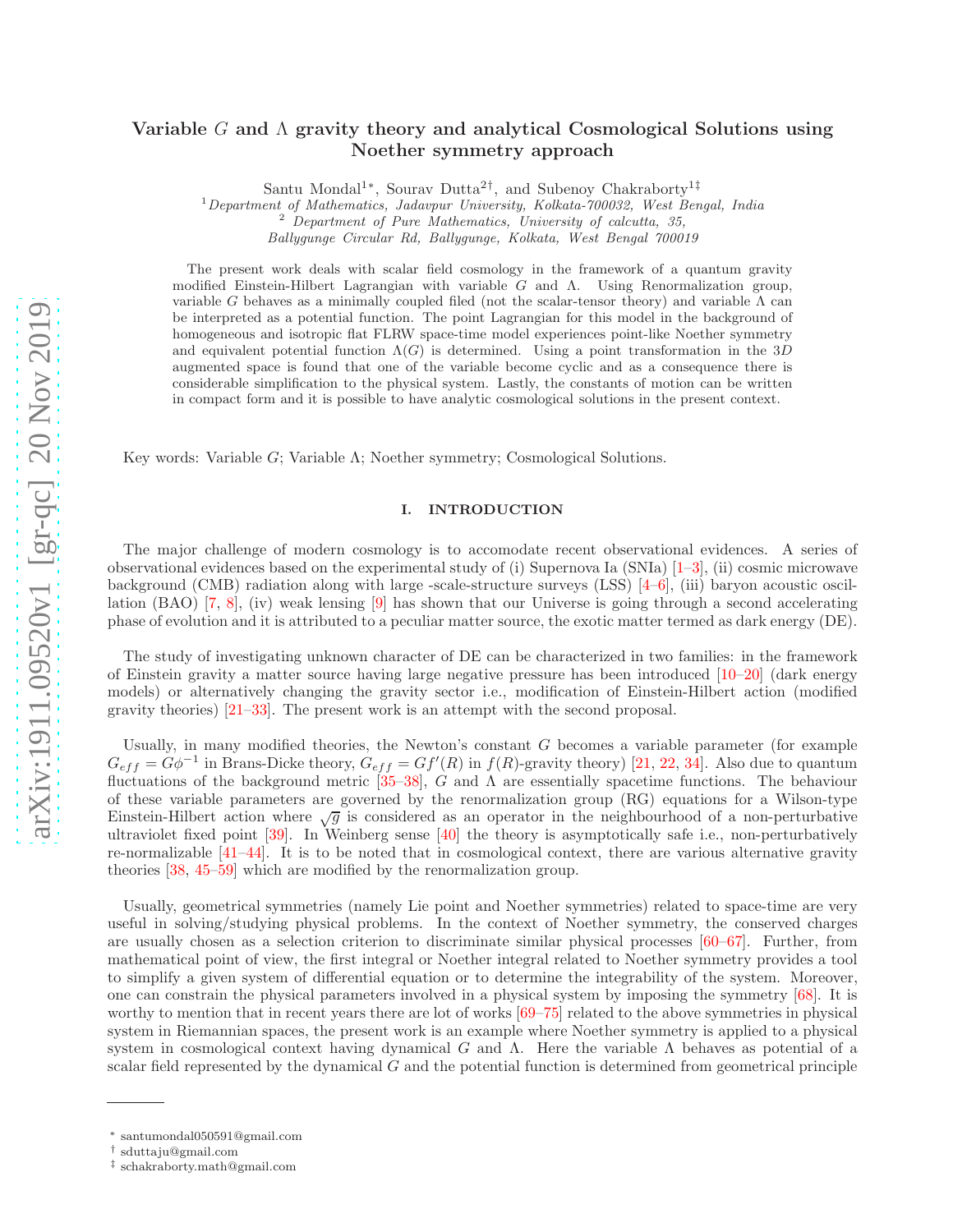instead of a phenomenological choice. The evolution equations are simplified by finding a cyclic variable in the augmented space. Analytical solutions are determined and are analyzed from cosmological perspective. The paper is organized as follows: basic equation for the variable  $G$ ,  $\Lambda$  theory are presented for FLRW model in section II. Section III deals with Noether symmetry approach and the potential function is determined from symmetry analysis. Cyclic variable in the augmented space is determined and simplified field equations are solved in section IV. Finally, cosmological implications to the analytical solutions are discussed from the point of view of recent observations are presented in section V.

# II. EULER LAGRANGE EQUATION

The action integral proposed by Bonanno et al.[\[76\]](#page-8-6) on renormalization-group improving the modified ADM Lagrangian of General Relativity with variable G and Λ cosmology can be expressed as

$$
S = S_m + \frac{1}{16\pi} \int \frac{N\sqrt{h}}{G} \left( K_{ij} K^{ij} - K^2 + R^* - 2\Lambda G \right) d^3 x
$$
  
+ 
$$
\frac{\mu}{16\pi} \int \frac{N\sqrt{h}}{G} \left( N^{-2} (G_{,0})^2 - 2\frac{N^i}{N^2} G_{,0} G_{,i} - \left( h^{ij} - \frac{N^i N^j}{N^2} \right) G_{,i} G_{,j} \right) d^3 x,
$$
 (1)

<span id="page-1-0"></span>where G and  $\Lambda$  are functions of time,  $\mu$  is the non-vanishing interaction term,  $S_m$  is the matter source of the action integral and  $K_{ij}$  represents the extrinsic curvature, the three dimensional metric tensor are presented by  $h_{ij}$  with curvature  $R^*$  and N denotes the Lapse function. So, in Arnowitt-Deser-Misner(ADM) formalism the line element of the metric can be written as [\[77](#page-8-7)], [\[78\]](#page-8-8)

$$
ds^{2} = -\left(N^{2} - N_{i}N^{i}\right)dt^{2} + 2N_{i}dtdx + h_{ij}dx^{i}dx^{j}, \quad i, j = 1, 2, 3.
$$
 (2)

Now continue with the assumption of homogeneity and isotropy of the Universe the line element [\(2\)](#page-1-0) becomes that for Friedmann-Lemaitre-Robertson-Walker(FLRW) Universe i.e.,

$$
ds^{2} = -N^{2}dt^{2} + a^{2}(t)(dx^{2} + dy^{2} + dz^{2}).
$$
\n(3)

<span id="page-1-1"></span>So, in the above configuration space  $Q(N, a, G)$  the point like Lagrangian takes the form

$$
\mathcal{L}(Q, \dot{Q}) = \frac{1}{N} \left( -\frac{3}{G} a \dot{a}^2 + \frac{\mu}{2G} a^3 \left( \frac{\dot{G}}{G} \right)^2 \right) - N a^3 V(G) + N a^3 \rho_m, \tag{4}
$$

where  $\Lambda(G)=GV(G)$ , and  $\rho_m=8\pi\rho_{m0}a^{-3(1+w)}$ , represents the matter source of perfect fluid with  $w=\frac{p_m}{\rho_m}$  as equation of state parameter and dot represents the derivative with respect to the time 't'. The generalized second order Euler Lagrangian Equation takes the form

$$
\frac{d}{dt}\left(\frac{\partial L}{\partial \dot{q}_i}\right) - \frac{\partial L}{\partial q_i} = 0,\tag{5}
$$

with  $q_i$  as the generalized coordinate in the configuration space  $Q = (q_i)$ . The associated energy function

<span id="page-1-2"></span>
$$
E_L = \sum \dot{q}_i \frac{\partial L}{\partial \dot{q}_i} - L. \tag{6}
$$

In this problem variation with the metric variable  $(N, a, G)$  to the point like Lagrangian[\(4\)](#page-1-1) the second order Euler-Lagrange equation for  $a$  and  $G$  [\[76\]](#page-8-6), [\[79\]](#page-9-0), [\[80](#page-9-1)]

$$
\ddot{a} + \frac{\dot{a}^2}{2a} - \frac{\dot{a}\dot{G}}{G} + \frac{\mu a \dot{G}^2}{4G^2} - \frac{1}{2}GaV - 4w\pi \rho_{m_0} a^{-3w-2} = 0,\tag{7}
$$

<span id="page-1-3"></span>
$$
\mu \ddot{G} + 3\frac{\dot{a}\dot{G}}{a} - \frac{\dot{G}^2}{G} - 3\frac{\dot{a}^2}{a^2 G} + \frac{\mu \dot{G}^2}{G^2} + V(G)G = 0,
$$
\n(8)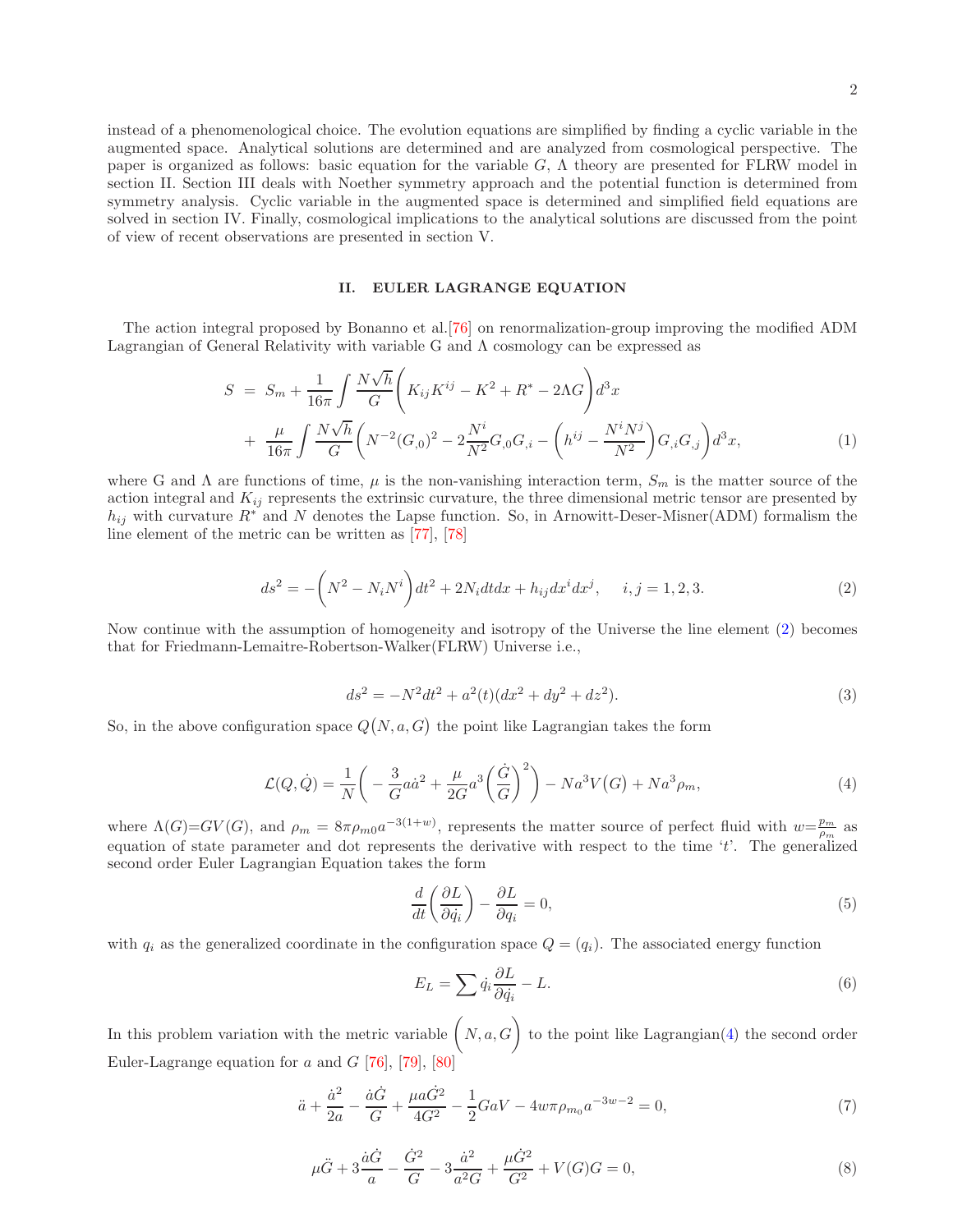and finally the total energy or the Hamiltonian constraint is given by

<span id="page-2-0"></span>
$$
-\frac{3}{G}a\dot{a}^2 + \frac{\mu}{2G}a^3\left(\frac{\dot{G}}{G}\right)^2 + a^3V(G) = 8\pi\rho_{m_0}a^{-3w}.
$$
\n(9)

Here without any loss of generality one may assume that the lapse function to be constant. For further procedure to solve the evolution equations [\(7\)](#page-1-2)-[\(9\)](#page-2-0) the Noether symmetry approach is used in the next section.

### III. NOETHER SYMMETRY APPROACH

According to Noether theorem a vector field on the tangent space TCS  $(N, a, G, \dot{a}, \dot{G})$  [\[81](#page-9-2)[–83](#page-9-3)]

$$
X = \alpha \frac{\partial}{\partial a} + \beta \frac{\partial}{\partial G} + \gamma \frac{\partial}{\partial N} + \dot{\alpha} \frac{\partial}{\partial \dot{a}} + \dot{\beta} \frac{\partial}{\partial \dot{G}},\tag{10}
$$

for which the Lie derivative of the Lagrangian [\(4\)](#page-1-1) vanishes

<span id="page-2-1"></span>
$$
\mathcal{L}_X L = 0,\tag{11}
$$

is called the infinitesimal/symmetry vector for the system (i.e. there exists a Noether symmetry) and hence generates a conserved current. Here  $\alpha = \alpha(a, G)$ ,  $\beta = \beta(a, G)$ ,  $\gamma = \gamma(a, G)$  are the functions in the configuration space and  $\dot{\alpha}(a, G) = \frac{\partial \alpha}{\partial a}\dot{a} + \frac{\partial \alpha}{\partial G}\dot{G}$ ,  $\dot{\beta}(a, G) = \frac{\partial \beta}{\partial a}\dot{a} + \frac{\partial \beta}{\partial G}\dot{G}$  with the total derivative operator is given by

<span id="page-2-5"></span>
$$
D_t = \frac{\partial}{\partial t} + \dot{a}\frac{\partial}{\partial a} + \dot{G}\frac{\partial}{\partial G}.\tag{12}
$$

So, the conserved quantity associated with  $X$  is given by

$$
I = \alpha(a, G)\frac{\partial L}{\partial \dot{a}} + \beta(a, G)\frac{\partial L}{\partial \dot{G}}.
$$
\n(13)

<span id="page-2-3"></span>Now, from the Noether symmetry condition [\(11\)](#page-2-1) we get the following set of partial differential equations

$$
-\alpha + \frac{\beta a}{G} + \frac{\gamma a}{N} - 2a \frac{\partial \alpha}{\partial a} = 0
$$
\n(14)

<span id="page-2-2"></span>
$$
-6\frac{\partial \alpha}{\partial G} + \frac{\mu a^2}{G^3} \frac{\partial \beta}{\partial a} = 0
$$
\n(15)

$$
3\alpha - \frac{3\beta a}{G} - \frac{\gamma a}{N} + 2a\frac{\partial \beta}{\partial G} = 0\tag{16}
$$

$$
-3\alpha V(G) - 24\pi w \rho_{m0} \alpha a^{-3(1+w)} - \beta a V - \frac{\gamma V(G)}{N} + \frac{8\pi \rho_{m0} \gamma a^{-3w-2}}{N} = 0.
$$
 (17)

<span id="page-2-4"></span>As  $\alpha(a, G)$ ,  $\beta(a, G)$ ,  $\gamma(a, G)$  are the co-efficients of the symmetry vector X, so they must satisfy the over determined system of equations, in which from the first three set of equations [\(14-](#page-2-2)[16\)](#page-2-3) we get the explicit from of the  $\alpha(a, G)$ ,  $\beta(a, G)$ , and  $\gamma(a, G)$  using the method of separation of variable  $\alpha = \alpha_1(a)\alpha_2(G)$ ,  $\beta = \beta_1(a)\beta_2(G)$ ,  $\gamma = \gamma_1(a)\gamma_2(G)$ , i.e.,

$$
\alpha(a,G) = \alpha_0 a^{p_1} G^{q_1}, \ \beta(a,G) = \beta_0 a^{p_1-1} G^{q_1+1}, \ \gamma(a,G) = \gamma_0 a^{p_1-1} G^{q_1},\tag{18}
$$

where  $\alpha_0$ ,  $\beta_0$ ,  $\gamma_0$ ,  $p_1$ ,  $q_1$  are arbitrary parameters. From equation [\(17\)](#page-2-4) one has the restriction on the equation of state parameter as  $w = -1$  and the potential is obtained as

$$
V = 8\pi \rho_{m0} - \frac{1}{c \cdot G^{\frac{3\alpha_0 + \gamma_0}{\beta_0}}},\tag{19}
$$

with c an integrating constant. Hence from equation[\(13\)](#page-2-5) we get the corresponding conserved current

$$
I = \alpha_0 a^{p_1} G^{q_1} \frac{1}{N} \left( -\frac{6}{G} a \dot{a} \right) + \frac{1}{N} \beta_0 a^{p_1 - 1} G^{q_1 + 1} \left( \mu a^3 \frac{\dot{G}}{G^3} \right).
$$
 (20)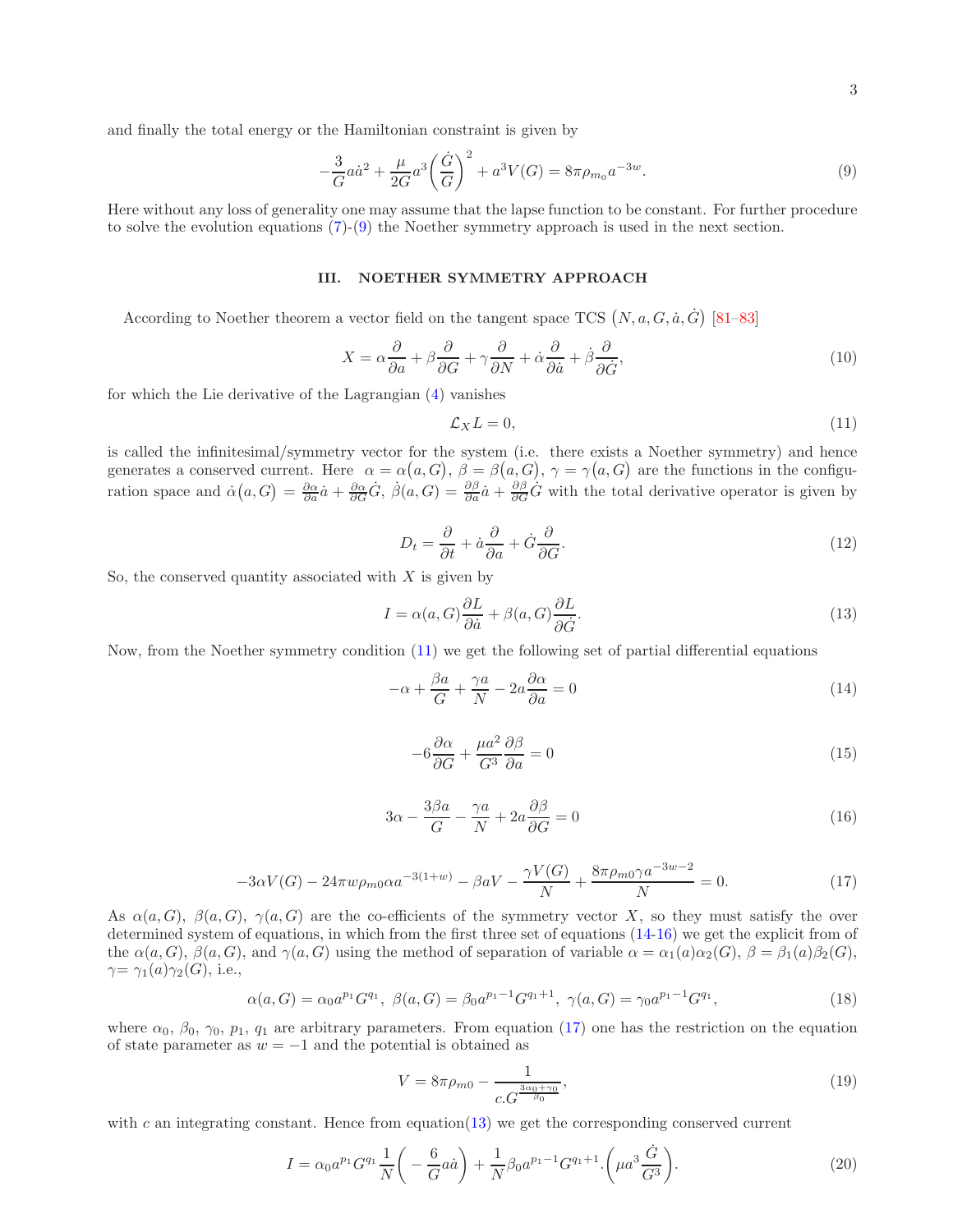### IV. THE EXACT SOLUTION

In this section we shall turn our attention to find the exact cosmological solution of the evolution equations [\(7\)](#page-1-2) and [\(8\)](#page-1-3). To simplify the evolution equations we need the transformation of co-ordinates  $(a, G, N) \rightarrow (u, v, W)$ such that inner product operator with  $X$  results  $[84-89]$ 

$$
i_{\overrightarrow{X}} du = 1, \quad i_{\overrightarrow{X}} dv = 0, \quad i_{\overrightarrow{X}} dW = 0,
$$
\n
$$
(21)
$$

i.e

<span id="page-3-0"></span>
$$
\alpha \frac{\partial u(a, G)}{\partial a} + \beta \frac{\partial u(a, G)}{\partial G} + \gamma \frac{\partial u(a, G)}{\partial N} = 1
$$
  
\n
$$
\alpha \frac{\partial v(a, G)}{\partial a} + \beta \frac{\partial v(a, G)}{\partial G} + \gamma \frac{\partial v(a, G)}{\partial N} = 0
$$
  
\n
$$
\alpha \frac{\partial W(a, G)}{\partial a} + \beta \frac{\partial W(a, G)}{\partial G} + \gamma \frac{\partial W(a, G)}{\partial N} = 0,
$$
\n(22)

and as a consequence u is a cyclic co-ordinate. Due to the above transformation the symmetry vector  $\overrightarrow{X}$  changes to

$$
\tilde{X} = (i_{\vec{X}} du) \frac{\partial}{\partial u} + (i_{\vec{X}} dv) \frac{\partial}{\partial v} + (i_{\vec{X}} dw) \frac{\partial}{\partial w} + (\frac{d}{dt} (i_{\vec{X}} du)) \frac{d}{du} + (\frac{d}{dt} (i_{\vec{X}} dv)) \frac{d}{dv} + (\frac{d}{dt} (i_{\vec{X}} dW)) \frac{d}{dv}.
$$
 (23)

Solving this set of equations [\(22\)](#page-3-0) one can get

$$
a = e^u, \frac{a}{G} = e^v, \frac{a^3}{NG} = e^W,
$$
\n(24)

As a consequence the transformed energy function and the transformed point like Lagrangian[\(4\)](#page-1-1) in the new coordinates look like

$$
E = e^W \left[ \left( 9 + \frac{\mu}{2} \right) \dot{u}^2 - \mu \dot{u}\dot{v} + \frac{\mu \dot{v}^2}{2} \right] - \frac{1}{c} e^{6v - W}, \tag{25}
$$

$$
\mathcal{L}(u, v, W, \dot{u}, \dot{v}) = e^{W} \left( -3\dot{u}^{2} + \frac{\mu \dot{u}^{2}}{2} - \mu \dot{u}\dot{v} + \frac{\mu \dot{v}^{2}}{2} \right) + \frac{1}{c} e^{6v - W}.
$$
\n(26)

<span id="page-3-2"></span>So the Euler-Lagrange equations in the new coordinates take the simple form

<span id="page-3-1"></span>
$$
\ddot{u} = \frac{\mu}{\mu - 6} \ddot{v},\tag{27}
$$

$$
-\mu \ddot{u} + \mu \ddot{v} = \frac{6}{c} e^{6v - 2W}.
$$
\n(28)

Now, eliminating  $\ddot{u}$  from the equations [\(27\)](#page-3-1) and [\(28\)](#page-3-2) and integrating one has

$$
\dot{v}^2 = 2\lambda \int e^{6v} dv + v_0,\tag{29}
$$

where  $\lambda = \left(\frac{6-\mu}{c\mu}\right)e^{-2W}$  and  $v_0$  is an integration constant. Hence the explicit cosmological solutions are possible for the following cases

For  $\lambda = 0, v_0 \neq 0$ 

<span id="page-3-3"></span>
$$
a = e^{\frac{\mu}{\mu - 6} \left[ \mp \sqrt{|v_0|} (t - t_0) \right] + p_1 t + p_2},
$$
  
\n
$$
G = e^{\frac{6}{\mu - 6} \left[ \mp \sqrt{|v_0|} (t - t_0) \right] + p_1 t + p_2},
$$
\n(30)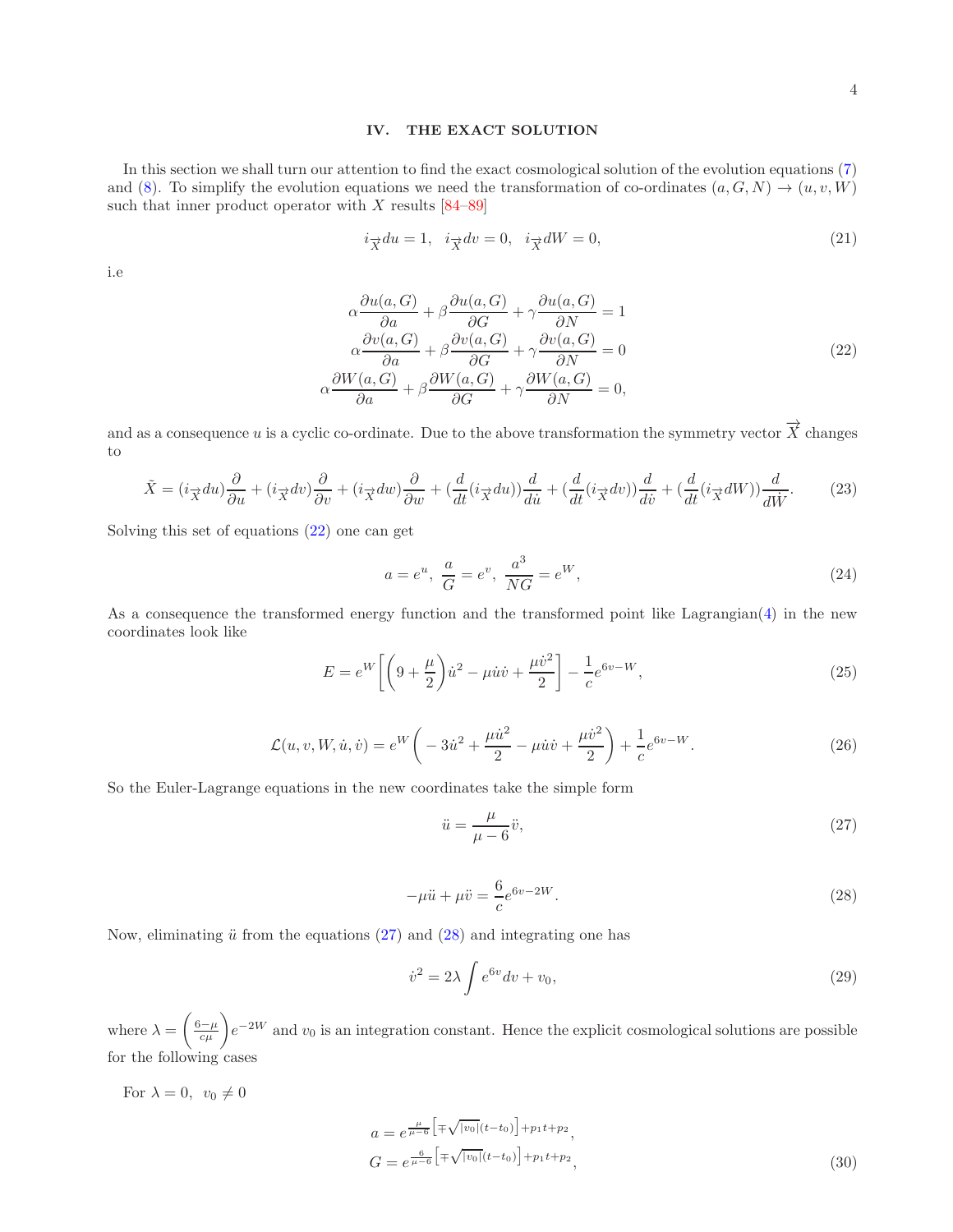

<span id="page-4-0"></span>FIG. 1: The scale factor  $a(t)$  is plotted against t for equation [\(32\)](#page-5-0)  $(\lambda < 0, v_0 > 0)$ .

<span id="page-4-2"></span>FIG. 2: shows the evolution of the acceleration parameter with respect to cosmic time 't' for equation [\(32\)](#page-5-0)  $(\lambda < 0, v_0 > 0)$ .



<span id="page-4-3"></span>FIG. 3: Graphical representation of  $a(t)$  respect FIG. 4: Graphical representation of the accel-to cosmic time t for equation [\(33\)](#page-5-1)  $(\lambda > 0, v_0 <$  eration parameter respect to cosmic time t for 0). equation [\(33\)](#page-5-1)  $(\lambda > 0, v_0 < 0)$ .

where  $p_1$ ,  $p_2$  are integrating constants

For  $v_0 = 0, \lambda \neq 0$ 

<span id="page-4-4"></span><span id="page-4-1"></span>
$$
a = e^{m_1 t + m_2} \left[ \mp \sqrt{3|\lambda|} (t - t_0) \right]^{-\frac{\mu}{3(\mu - 6)}},
$$
  

$$
G = e^{m_1 t + m_2} \left[ \mp \sqrt{3|\lambda|} (t - t_0) \right]^{\frac{2}{(\mu - 6)}},
$$
(31)

where  $m_1$ ,  $m_2$  are integrating constants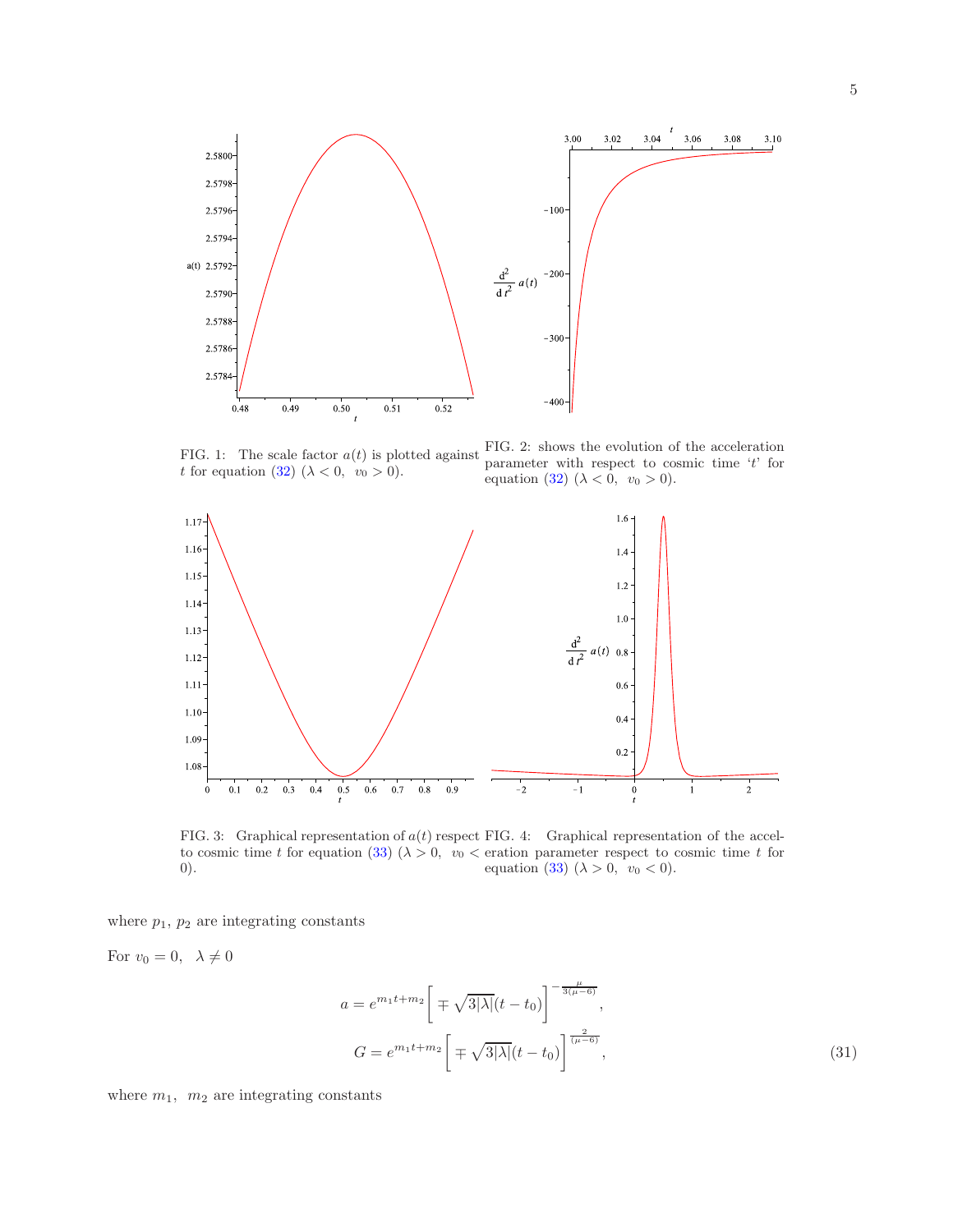

<span id="page-5-4"></span>FIG. 5: The scale factor  $a(t)$  is plotted against t for equation [\(34\)](#page-5-2)  $(\lambda > 0, v_0 > 0)$ . FIG. 6: variation of acceleration parameter with respect to cosmic time 't' for equation [\(34\)](#page-5-2) ( $\lambda$ )  $0, v_0 > 0$ .

For  $\lambda < 0$ ,  $v_0 > 0$ ,

<span id="page-5-3"></span><span id="page-5-0"></span>
$$
a = e^{c_1 t + c_2} \left[ \sqrt{\frac{|\lambda|}{3|v_0|}} sin \left( \mp 3\sqrt{|v_0|} (t - t_0) \right) \right]^{-\frac{\mu}{3(\mu - 6)}} G = e^{c_1 t + c_2} \left[ \sqrt{\frac{|\lambda|}{3|v_0|}} sin \left( \mp 3\sqrt{|v_0|} (t - t_0) \right) \right]^{\frac{2}{(\mu - 6)}}
$$
(32)

where  $c_1$ ,  $c_2$  are integrating constants

For  $\lambda > 0$ ,  $v_0 < 0$ 

<span id="page-5-1"></span>
$$
a = e^{c_3 t + c_4} \left[ \sqrt{\frac{|\lambda|}{3|v_0|}} \cosh\left(\mp 3\sqrt{|v_0|}(t - t_0)\right) \right]^{-\frac{\mu}{3(\mu - 6)}}
$$
  

$$
G = e^{c_3 t + c_4} \left[ \sqrt{\frac{|\lambda|}{3|v_0|}} \cosh\left(\mp 3\sqrt{|v_0|}(t - t_0)\right) \right]^{\frac{2}{(\mu - 6)}}
$$
(33)

where  $c_3$ ,  $c_4$  are integrating constants

For  $\lambda > 0$ ,  $v_0 > 0$ 

<span id="page-5-2"></span>
$$
a = e^{c_5 t + c_6} \left[ \sqrt{\frac{|\lambda|}{3|v_0|}} sinh \left( \mp 3\sqrt{|v_0|} (t - t_0) \right) \right]^{-\frac{\mu}{3(\mu - 6)}}
$$
  

$$
G = e^{c_5 t + c_6} \left[ \sqrt{\frac{|\lambda|}{3|v_0|}} sinh \left( \mp 3\sqrt{|v_0|} (t - t_0) \right) \right]^{\frac{2}{(\mu - 6)}}
$$
(34)

where  $c_5$ ,  $c_6$  are integrating constants.

# V. COSMOLOGICAL IMPLICATIONS

Using symmetry analysis, five set of solutions are obtained for the present physical problem for different choices of the parameters involved. To have a clear picture about the possible evolution of the Universe from these solutions graphical presentation of the scale factor  $(a')$  and the acceleration parameter  $(\ddot{a})$  are shown in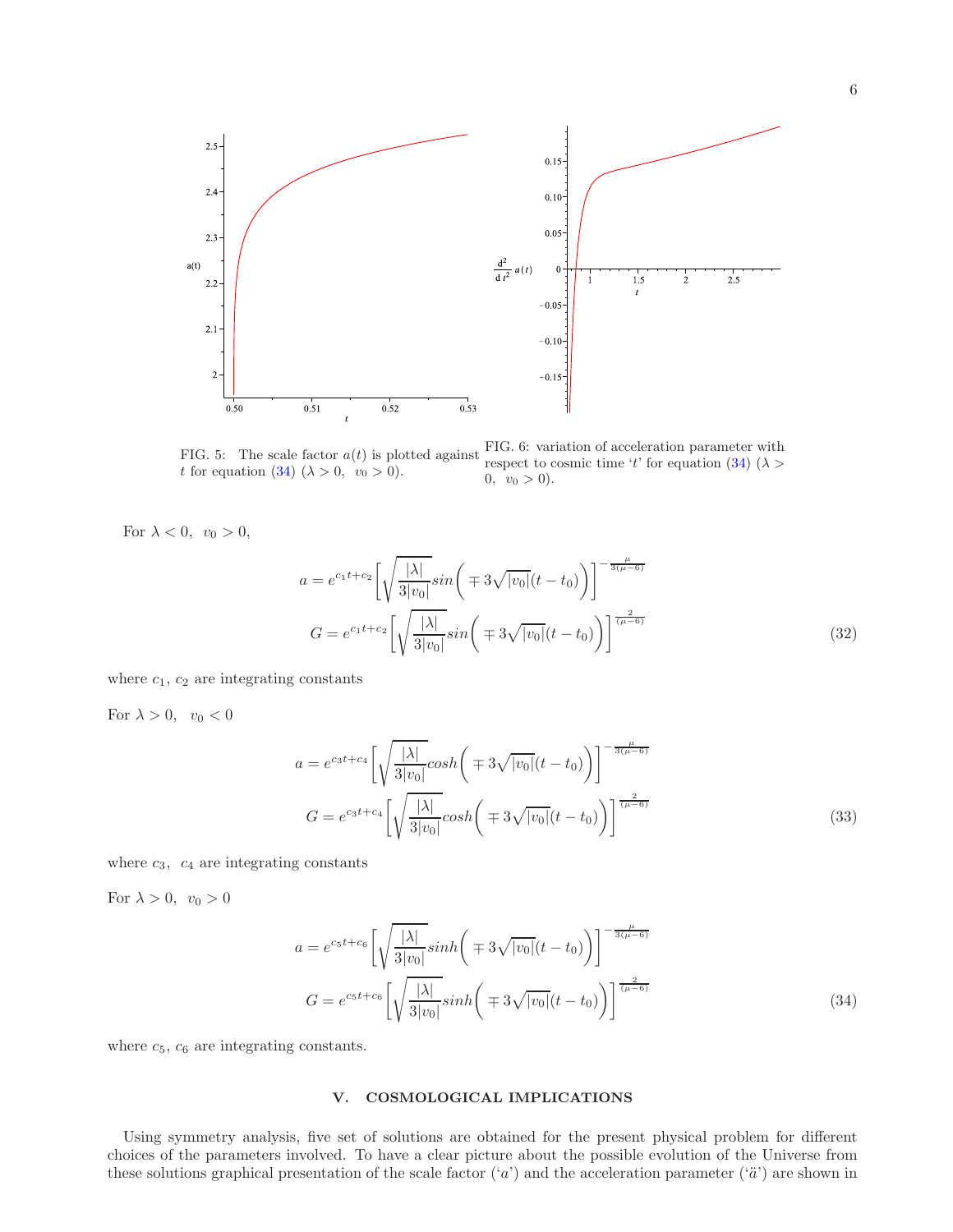the figures  $(1-6)$  $(1-6)$ , for the solution sets given by equations  $(32)$ ,  $(33)$  and  $(34)$  respectively (solutions [30](#page-3-3) and [31](#page-4-1)) shown either exponentially expanding or contracting model of the Universe and are not of much interest.) The cosmological solution given by equation  $(32)$  represents a bouncing model of the Universe (see figure  $(1)$ ) where the Universe initially expands and then contracts. Throughout the evolution of the Universe is in decelerating phase (see figure [\(2\)](#page-4-2)). The solution [\(33\)](#page-5-1) also represents a bouncing universe but in a reverse way i.e., initially contracting and then expanding (see figure [\(3\)](#page-4-3)) and the Universe is always in an accelerating phase (see figure [\(4\)](#page-4-4)). The model of the Universe describing by equation [\(34\)](#page-5-2) are graphically represented in figures [\(5\)](#page-5-4) and [\(6\)](#page-5-3). This model is an ever expanding model of the Universe (see figure [\(5\)](#page-5-4)) and initially the Universe is in a decelerating era and subsequently the Universe will go through an accelerating phase (see figure  $(6)$ ). So one can speculate that this model represents the Universe from matter dominated era to the present accelerating era of evolution. Therefore, one may conclude that the present variable  $G, \Lambda$  theory has possible solution to the present challenging issue of dark energy.

# VI. ACKNOWLEDGMENT

Author SM thanks CSIR, Govt. of India for awarding Junior research fellowship (File No: 09/096(0892)/2017 ). SD acknowledges Science and Engineering Research Board (SERB), Govt. of India, for awarding National Post- Doctoral Fellowship (File No: PDF/2016/001435) and the Department of Mathematics, Jadavpur University where a part of the work was completed. SC thanks Science and Engineering Research Board (SERB) for awarding MATRICS Research Grant support (File No: MTR/2017/000407) and Inter University Center for Astronomy and Astrophysics (IUCAA), Pune, India for their warm hospitality as a part of the work was done during a visit.

- <span id="page-6-0"></span>[1] S. J. Perlmutter et al., *Astrophys. J.* **517**, 565 (1999).
- [2] P. M. Garnavich et al., *Astrophys. J.* **493**, L53 (1998).
- <span id="page-6-1"></span>[3] A. G. Riess et al., *Astron.* J **116**, 1009 (1998).
- <span id="page-6-2"></span>[4] E. Komatsu et al.,(WMAP collaboration), Astrophys. J. suppl. ser. 180, 330 (2009).
- [5] D. N. Spergel et al.,(WMAP collaboration), Astrophys. J. suppl. ser 180, 330 (2009).
- <span id="page-6-3"></span>[6] Ho Shirley et al., [arXiv: 1201.2137].
- <span id="page-6-4"></span>[7] W J. Percival et al., *Mon. Not R. Astron. Soc* 381, 1053 (2007).
- <span id="page-6-5"></span>[8] A. G. Sanchez et al., Mon. Not R. Astron. Soc 425, 415 (2012).
- <span id="page-6-6"></span>[9] B. Jain and A. Taylor, Phys. Rev. Lett 91, 141302 (2003).
- <span id="page-6-7"></span>[10] B. Ratra and P.J.E Peebles, Phys. Rev. D 37, 3406 (1988).
- [11] G.W. Horndeski, *Int. J. Ther. Phys.* **10**, 363 (1974).
- [12] J.D. Barrow and P. Saich, *Class. Quant. Grav.* **10**, 279 (1993).
- [13] A. Nicolis, R. Rattazzi and E. Trincherini, Phys. Rev. D 79, 064036 (2009).
- [14] E.V Linder, *Phys. Rev. D.* **70**, 023511 (2004).
- [15] J.M. Overduin and F.I. Cooperstock, *Phys. Rev. D* 58, 043506 (1998).
- [16] A. Paliathanasis and M. Tsamparlis, Phys. Rev. D 90, 043529 (2014).
- [17] H. Wei, R.-G. Cai and D.-F. Zeng, Class. Quant. Grav. 22, 3189 (2005).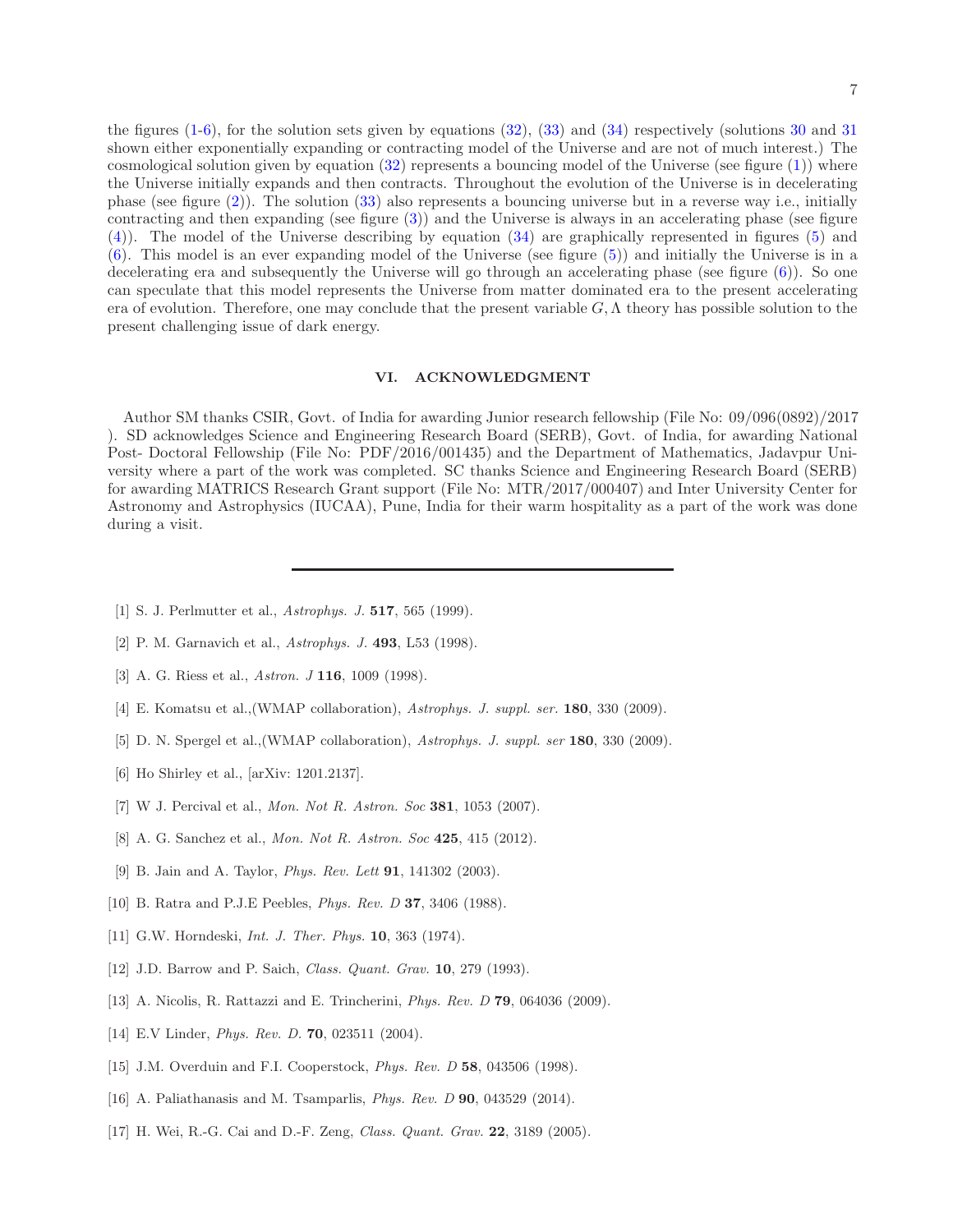- [18] M. Li, T. Qiu, Y. Cai and X. Zhang,  $JCAP$  04, 003 (2012).
- [19] A. Paliathanasis, S. Pan and J.D. Barrow, Phys. Rev. D **95**, 103516 (2017).
- <span id="page-7-0"></span>[20] E. Piedipalumbo, P. Scudellaro, G. Esposito and C. Rubano, Gen. Relativ. Gravit. 44, 2611 (2012).
- <span id="page-7-1"></span>[21] C. Brans and R.H. Dicke, *Phys. Rev.* **124**, 195 (1961).
- <span id="page-7-3"></span>[22] H.A. Buchdahl, *Mon. Not. Roy. Astron. Soc.* **150**, 1 (1970).
- [23] T. Clifton, P.G. Ferreira, A. Padilla and C. Skordis, Phys. Rep. 513, 1 (2012).
- [24] G.R. Bengochea and R. Ferraro, *Phys. Rev. D* **79**, 124019 (2009).
- [25] B. Li, J.D. Barrow and D.F. Mota, *Phys. Rev. D* **76**, 044027 (2007).
- [26] F. Canfora, A. Giacomini and S.A. Pavluchenko, Gen. Relativ. Gravit. 46, 1805 (2014).
- [27] A. Paliathanasis, J.D. Barrow and P.G.L. Leach, Phys. Rev. D 94, 023525 (2016).
- [28] A. Paliathanasis, *Phys. Rev. D* **95**, 06062 (2017).
- [29] J.D. Barrow, *Phys. Rev. D* 85, 047503 (2012).
- [30] J.D. Barrow and S. Hervik, *Phys. Rev. D* **74**, 124017 (2006).
- [31] G. Dvali, G. Gabadadze and M. Porrati, *Phys. Lett. B* 485, 208 (2000).
- [32] S. Basilakos and P. Stavrinos, Phys. Rev. D 87, 043506 (2013).
- <span id="page-7-2"></span>[33] R.C. Nunes, A. Bonilla, S. Pan and E.N. Saridakis, EPJC 77, 230 (2017).
- <span id="page-7-4"></span>[34] J.D. Barrow, Astroph. Space Sci. 283, 645 (2003).
- <span id="page-7-5"></span>[35] A. Bonanno and M. Reuter, *Phys. Rev. D* 60, 084011 (1999).
- [36] A. Bonanno and M. Reuter, *Phys. Rev. D* 62, 043008 (2002).
- [37] A. Bonanno and M. Reuter, *Phys. Rev. D* 65, 043508 (2002).
- <span id="page-7-6"></span>[38] A. Bonanno and M. Reuter, *Phys. Lett. B* 527, 9 (2002).
- <span id="page-7-7"></span>[39] M. Reuter, Phys. Rev. D 57, 971 (1998); for a brief introduction see M. Reuter in Annual Report 2000 of the International School in Physics and Mathematics, Tbilisi, Georgia and [hep-th/0012069](http://arxiv.org/abs/hep-th/0012069).
- <span id="page-7-8"></span>[40] S. Weinberg in General Relativity, an Einstein Centenary Survey, S.W. Hawking, W. Israel (Eds.), Cambridge University Press, 1979.
- <span id="page-7-9"></span>[41] O. Lauscher and M. Reuter, *Phys. Rev. D* **65**, 025013 (2002).
- [42] O. Lauscher and M. Reuter, Class. Quantum Grav. 19, 483 (2002); Phys. Rev. D 66, 025026. (2002); Int. J. Mod. Phys. A **17**, 993 (2002).
- [43] M. Reuter and F. Saueressig, *Phys. Rev. D* **65**, 065016 (2002).
- <span id="page-7-10"></span>[44] M. Reuter and F. Saueressig, *Phys. Rev. D* 66, 125001 (2002).
- <span id="page-7-11"></span>[45] I. L Shapiro and J. Sola, *Nucl. Phys. B - Proc. Supl.* **127**, 71 (2004).
- [46] J. Sola, *J. Phys. Conf. Ser.* **453**, 012015 (2013).
- [47] E. L. D. Perico, J. A. S. Lima, S. Basilakos and J. Sola, Phys. Rev. D 88, 063531 (2013).
- [48] S. Basilakos, N.E. Mavromatos and J. Sola, Universe 2, 14 (2016).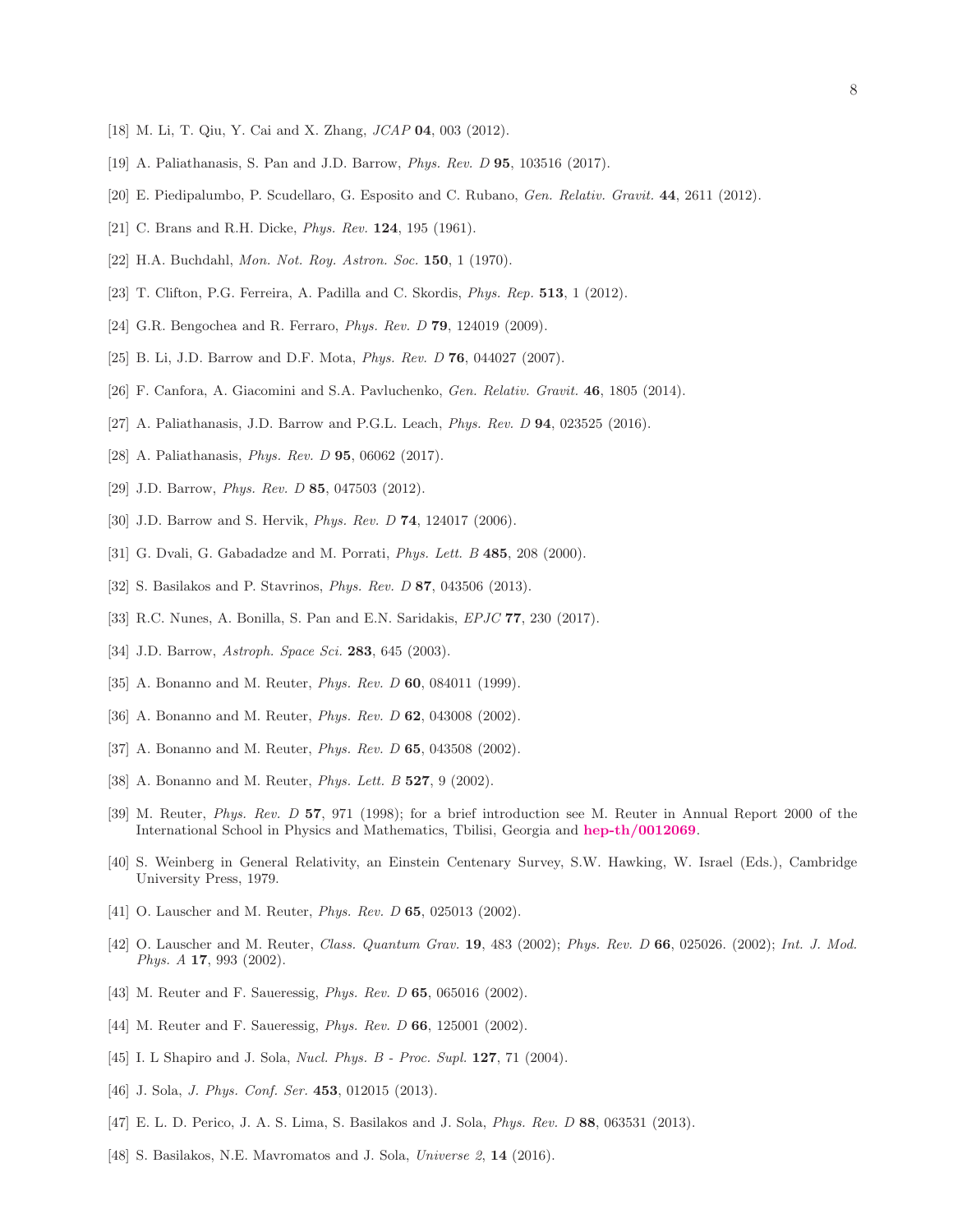- [49] A. Eichhorn, *JHEP* **04**, 096 (2015).
- [50] S. Pan, *MPLA* **33**, 1850003 (2018).
- [51] A. Bonanno, G. Esposito and C. Rubano, *Gen. Rel. Grav.* **35**, 1899 (2003).
- [52] A. Bonanno and M. Reuter, *Int. J. Mod. Phys. D* 13, 107 (2004).
- [53] P.F. Machado and F. Sauressig, *Phys. Rev. D* **77**, 124045 (2008).
- [54] A. Bonanno, G. Gionti and A. Platania, Class. Quantum Grav. 35, 065004 (2018).
- [55] A. Gomez-Valent, J. Sola and S. Basilakos, *JCAP* 1501, 004 (2015).
- [56] H. Fritzsch, J. Sola and R.C. Nunes, Eur. Phys. J. C 77, 193 (2017).
- [57] V. K. Oikonomou, S. Pan and R.C. Nunes, Int. J. Mod. Phys. A 32, 1750129 (2017).
- [58] R.C. Nunes and S. Pan, Mon. Not. Roy. Astron. Soc. 459, 673 (2016).
- <span id="page-8-0"></span>[59] S. Basilakos, A. Paliathanasis, J.D. Barrow and G. Papagiannopoulos, Eur. Phys. J. C 78, 684 (2018).
- <span id="page-8-1"></span>[60] S. Capozziello, R. de. Ritis, C. Rubano and P. Scudellaro, Riv. Nuovo Cimento 19, 2 (1996).
- [61] M. Szydlowski et al., Gen. Relt. Grav. 38, 795 (2006).
- [62] S. Capozziello, A. Stabile and A. Troisi, Class. Quant. Grav. 24, 2153 (2007).
- [63] S. Capozziello, S. Nesseris and L. Perivolaropoulos, JCAP. 12, 009 (2007).
- [64] S. Capozziello and A De Felice, *JCAP* 08, 016 (2008).
- [65] S. Capozziello, E. Piedipalumbo, C. Rubano and P. Scudellaro, Phys. Rev. D 80, 104030 (2009).
- [66] B. Vakili, *Phys. Lett. B.* **664**, 16 (2008).
- <span id="page-8-2"></span>[67] Y. Zang, Y. g. Gong and Z. H. Zhu, Phys. Lett. B. 688, 13 (2010).
- <span id="page-8-3"></span>[68] M. Szydlowski and M. Heller, Acta. Phys. Pol. B 14, 571 (1983).
- <span id="page-8-4"></span>[69] M. Tsamparlis and A. Paliathanasis, *J. Phys. A* **44**, 175202 (2011).
- [70] P. G. L. Leach, Australian Mathematical Society Lecture Series 22, 12 (2009).
- [71] G. Bluman and S. Kumei, *Symmetries and Differential Equations* (Springer-Verlag, N. Y. 1989);

H. Stephani, Differential Equations: Their Solutions Using Symmetry (Camb. Univ.Press, Cambridge, England,1989);

P. J. Olver, Applications Of Lie Groups to Differential Equations (Springer, N. Y. 1986).

- [72] A. V. Aminova, *Mat. Sb.* **186**, 1711 (1995).
- [73] A. V. Aminova and N. A. M. Aminov, *Tensor Newser*. **62**, 65 (2000).
- [74] T. Feroze, F. M. Mahomed and A. Qadir, Nonlinear Dynamics 45, 65 (2006).
- <span id="page-8-5"></span>[75] M. Tsamparlis and A. Paliathanasis, Gen.Relt.Grav. 42, 2957 (2010).
- <span id="page-8-6"></span>[76] A. Bonanno, G. Esposito and C. Rubano, Class. Quant. Grav. 21, 5005 (2004).
- <span id="page-8-7"></span>[77] R. Arnowitt, S. Deser, and C.W. Misner, in Gravitation: an Introduction to Current Research, edited by L. Witten, John Wiley and Sons, New York (1962).
- <span id="page-8-8"></span>[78] A. Paliathanasis  $arXiv:1806.04969$  [gr-qc]